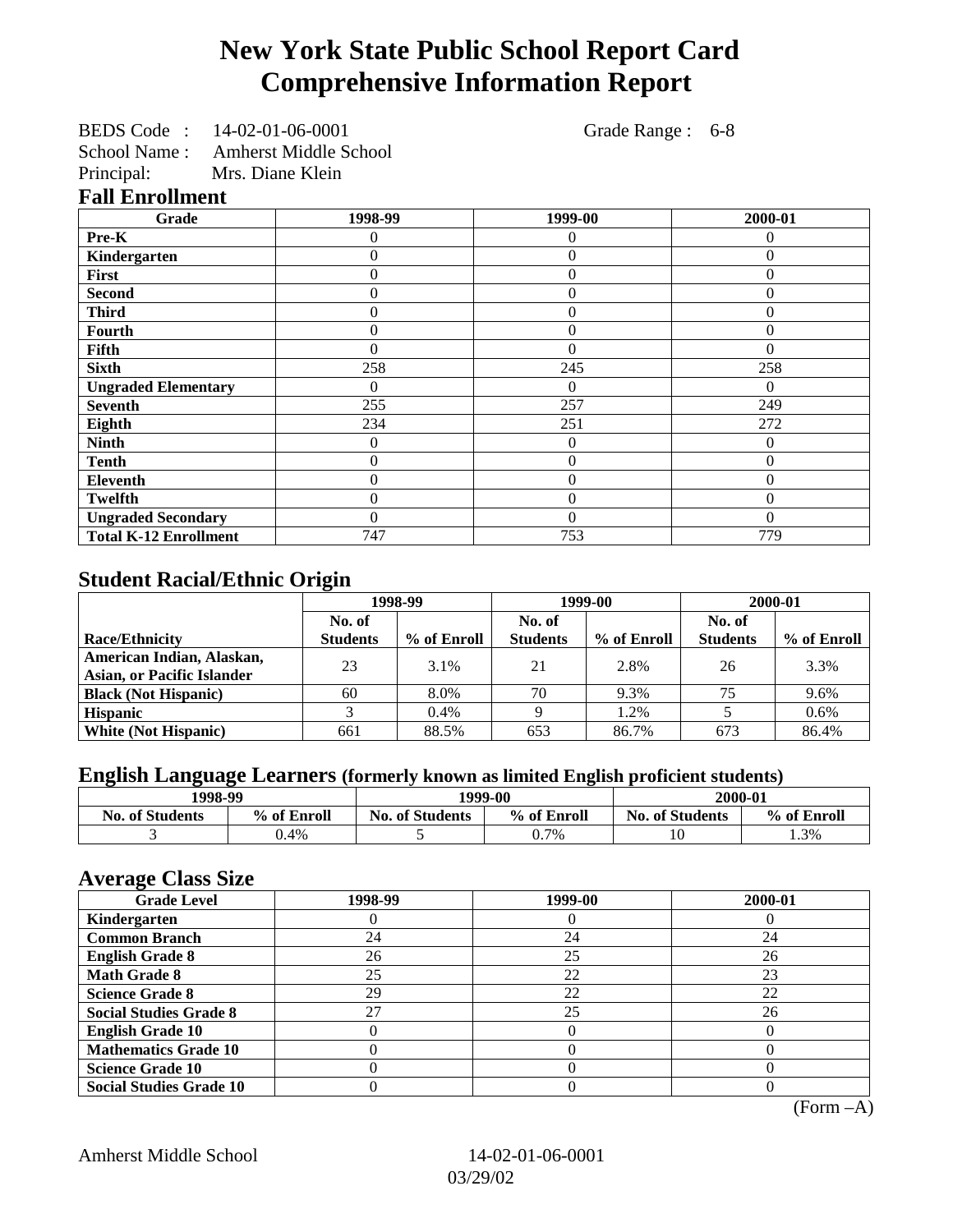## **District Need to Resource Capacity Category**

| <b>N/RC Category</b> | <b>Description</b>                                                  |
|----------------------|---------------------------------------------------------------------|
|                      | This is a school district with average student needs in relation to |
|                      | district resource capacity.                                         |

## **Similar School Group and Description**

| <b>Similar School Group</b> | <b>Description</b>                                                     |
|-----------------------------|------------------------------------------------------------------------|
| 32                          | All schools in this group are middle level schools in school districts |
|                             | with average student needs in relation to district resource capacity.  |
|                             | The schools in this group are in the middle range of student needs     |
|                             | for middle level schools in these districts.                           |

**All schools within the same N/RC category are divided into three similar groups defined by the percentage of students in the school who are eligible for the free lunch program and/or who are English Language Learners (formerly known as Limited English proficient).**

## **Attendance and Suspension**

|                               |                 | 1997-98 |                 | 1998-99 |                 | 1999-00 |  |
|-------------------------------|-----------------|---------|-----------------|---------|-----------------|---------|--|
|                               | No. of          | $%$ of  | No. of          | $%$ of  | No. of          | $%$ of  |  |
|                               | <b>Students</b> | Enroll. | <b>Students</b> | Enroll. | <b>Students</b> | Enroll. |  |
| <b>Annual Attendance Rate</b> |                 | 94.9%   |                 | 95.1%   |                 | 95.0%   |  |
| <b>Student Suspensions</b>    | $\mathcal{L}$   | 3.9%    |                 | 7.6%    | 32              | 4.3%    |  |

## **Student Socioeconomic and Stability Indicators (Percent of Enrollment)**

|                          | 1998-99 | 1999-00 | 2000-01    |
|--------------------------|---------|---------|------------|
| <b>Free Lunch</b>        | 9.8%    | 10.9%   | 12.1%      |
| <b>Reduced Lunch</b>     | 3.2%    | 4.5%    | 4.2%       |
| <b>Public Assistance</b> | l-10%   | 11-20%  | $11 - 20%$ |
| <b>Student Stability</b> | 91-100% | 96%     | 95%        |

## **Staff Counts**

| <b>Staff</b>                            | 2000-01 |
|-----------------------------------------|---------|
| <b>Total Teachers</b>                   | 64      |
| <b>Total Other Professional Staff</b>   |         |
| <b>Total Paraprofessionals</b>          |         |
| <b>Teaching out of Certification *</b>  |         |
| <b>Teachers with Temporary Licenses</b> |         |

\*Teaching out of certification more than on an incidental basis.

(Form –B)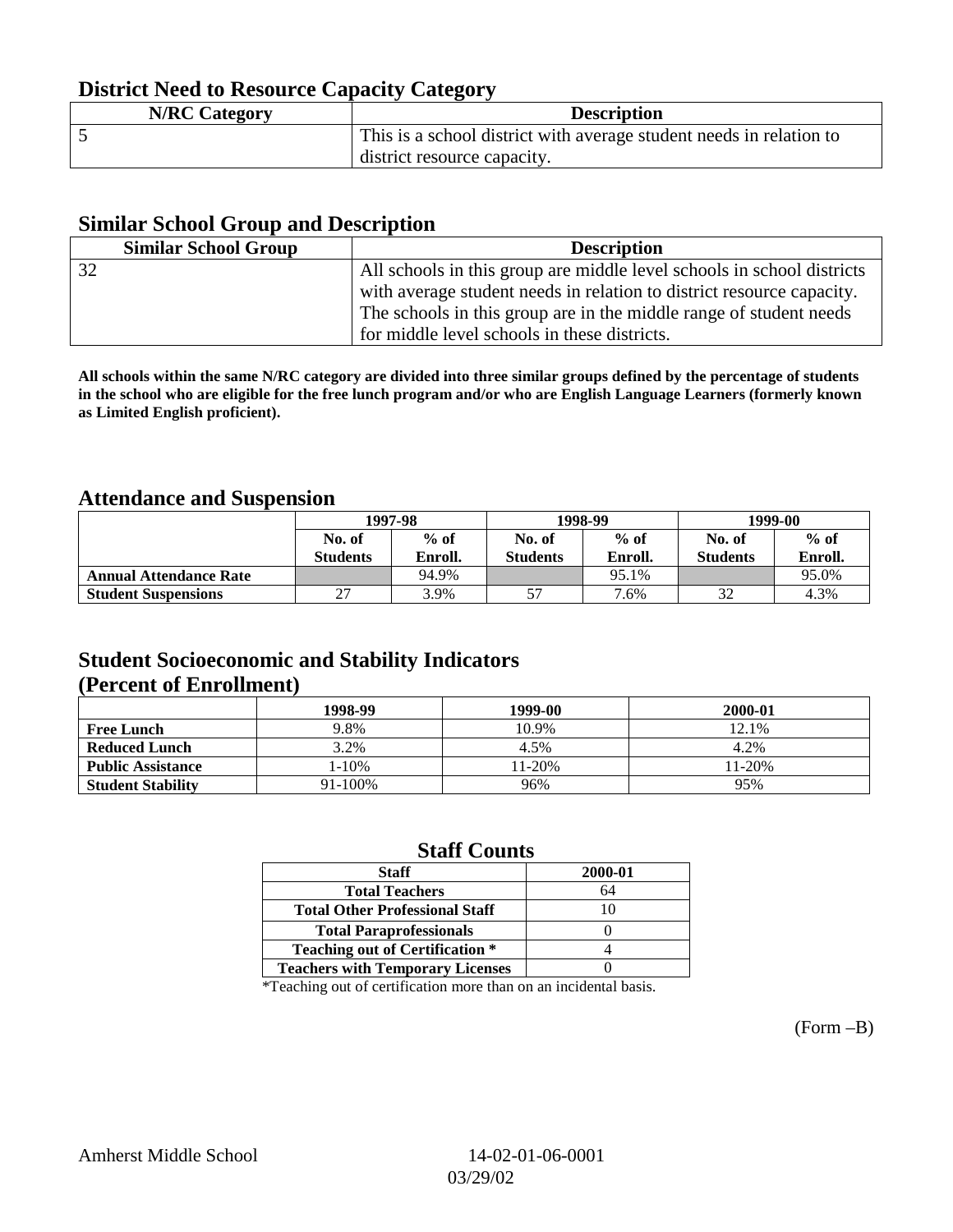## **Second Language Proficiency Examinations**

|                | 1998-99           |           |                   | 1999-00   | 2000-01           |           |
|----------------|-------------------|-----------|-------------------|-----------|-------------------|-----------|
| <b>Test</b>    | <b>No. Tested</b> | % Passing | <b>No. Tested</b> | % Passing | <b>No. Tested</b> | % Passing |
| French         | 69                | 100%      | 122               | 98%       | $\circ$           | 98%       |
| <b>German</b>  |                   | 0%        |                   | 0%        |                   | 0%        |
| <b>Italian</b> |                   | 0%        |                   | 0%        |                   | 0%        |
| Latin          |                   | 0%        |                   | 0%        |                   | 0%        |
| <b>Spanish</b> | 12                | 96%       | 80                | 99%       | 136               | 93%       |

#### **General Education Students**

#### **Students with Disabilities**

|                | 1998-99    |           |                   | 1999-00   | 2000-01           |           |  |
|----------------|------------|-----------|-------------------|-----------|-------------------|-----------|--|
| <b>Test</b>    | No. Tested | % Passing | <b>No. Tested</b> | % Passing | <b>No. Tested</b> | % Passing |  |
| French         | NA         | NA        |                   |           |                   | 0%        |  |
| <b>German</b>  | <b>NA</b>  | NA        |                   | 0%        |                   | 0%        |  |
| Italian        | NA         | NA        |                   | 0%        |                   | 0%        |  |
| Latin          | <b>NA</b>  | NA        |                   | 0%        |                   | 0%        |  |
| <b>Spanish</b> | <b>NA</b>  | NA        |                   |           |                   | 0%        |  |

**School reports contain data for students with disabilities for the 1999-00 and 2000-01 school years only because of changes in data collection procedures; 1998-99 data do not appear. District reports contain data for all students with disabilities enrolled in the district for the 1998-99, 1999-00 and 2000-01 school years.**

 $(Form - D)$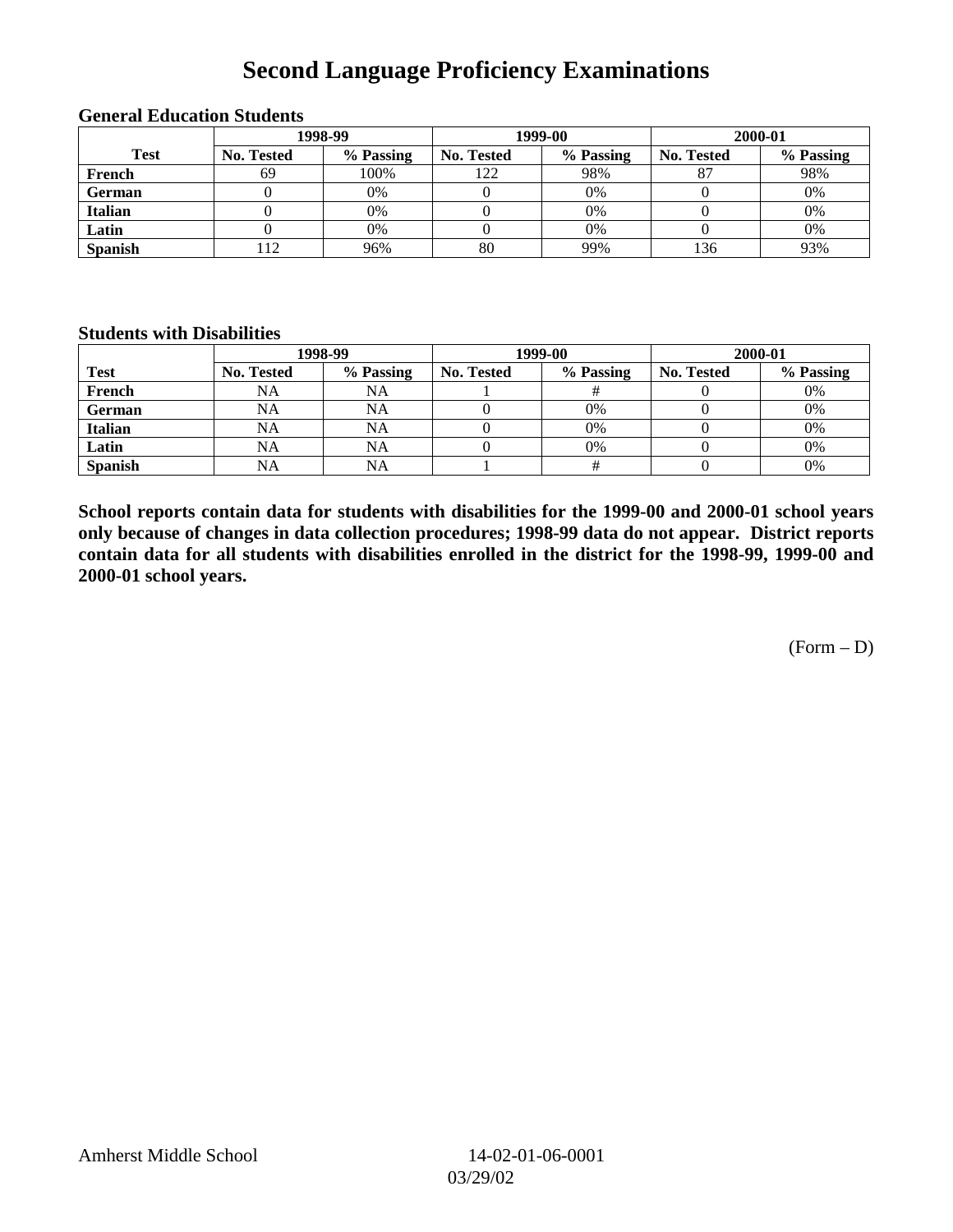# **Regents Examinations**

|                                                             | <b>All Students</b> |                              | <b>Students with Disabilities</b> |                  |                  |                  |  |  |
|-------------------------------------------------------------|---------------------|------------------------------|-----------------------------------|------------------|------------------|------------------|--|--|
|                                                             | 1999                | 2000                         | 2001                              | 1999             | 2000             | 2001             |  |  |
|                                                             |                     | <b>Comprehensive English</b> |                                   |                  |                  |                  |  |  |
| Number Tested                                               | $\mathbf{0}$        | $\theta$                     | $\overline{0}$                    | $\overline{0}$   | $\mathbf{0}$     | $\mathbf{0}$     |  |  |
| Number scoring 55 to 100                                    | $\mathbf{0}$        | $\theta$                     | $\overline{0}$                    | $\theta$         | $\Omega$         | $\boldsymbol{0}$ |  |  |
| Number scoring 65 to 100                                    | $\overline{0}$      | $\overline{0}$               | $\overline{0}$                    | $\overline{0}$   | $\overline{0}$   | $\overline{0}$   |  |  |
| Number scoring 85 to 100                                    | $\overline{0}$      | $\overline{0}$               | $\Omega$                          | $\overline{0}$   | $\overline{0}$   | $\overline{0}$   |  |  |
| Percentage of Tested Scoring 55-100                         | 0%                  | 0%                           | 0%                                | 0%               | 0%               | 0%               |  |  |
| Percentage of Tested Scoring 65-100                         | $0\%$               | 0%                           | 0%                                | $0\%$            | 0%               | 0%               |  |  |
| Percentage of Tested Scoring 85-100                         | 0%                  | 0%                           | 0%                                | 0%               | 0%               | 0%               |  |  |
|                                                             |                     | Math I                       |                                   |                  |                  |                  |  |  |
| Number Tested                                               | 51                  | 62                           | 56                                | $\overline{0}$   | $\boldsymbol{0}$ | $\boldsymbol{0}$ |  |  |
| Number scoring 55 to 100                                    | $\overline{51}$     | 62                           | 56                                | $\overline{0}$   | $\mathbf{0}$     | $\mathbf{0}$     |  |  |
| Number scoring 65 to 100                                    | 51                  | 62                           | 56                                | $\overline{0}$   | $\mathbf{0}$     | $\boldsymbol{0}$ |  |  |
| Number scoring 85 to 100                                    | $\overline{50}$     | $\overline{60}$              | $\overline{55}$                   | $\overline{0}$   | $\overline{0}$   | $\overline{0}$   |  |  |
| Percentage of Tested Scoring 55-100                         | 100%                | 100%                         | 100%                              | 0%               | 0%               | 0%               |  |  |
| Percentage of Tested Scoring 65-100                         | 100%                | 100%                         | 100%                              | 0%               | 0%               | 0%               |  |  |
| Percentage of Tested Scoring 85-100                         | 98%                 | 97%                          | 98%                               | 0%               | 0%               | 0%               |  |  |
|                                                             |                     | Math A                       |                                   |                  |                  |                  |  |  |
| Number Tested                                               | $\boldsymbol{0}$    | $\boldsymbol{0}$             | $\boldsymbol{0}$                  | $\boldsymbol{0}$ | $\boldsymbol{0}$ | $\boldsymbol{0}$ |  |  |
| Number scoring $55 \overline{\text{to } 100}$               | $\mathbf{0}$        | $\mathbf{0}$                 | $\mathbf{0}$                      | $\overline{0}$   | $\mathbf{0}$     | $\mathbf{0}$     |  |  |
| Number scoring 65 to 100                                    | $\mathbf{0}$        | $\mathbf{0}$                 | $\mathbf{0}$                      | $\overline{0}$   | $\mathbf{0}$     | $\mathbf{0}$     |  |  |
| Number scoring 85 to 100                                    | $\mathbf{0}$        | $\overline{0}$               | $\mathbf{0}$                      | $\overline{0}$   | $\mathbf{0}$     | $\boldsymbol{0}$ |  |  |
| Percentage of Tested Scoring 55-100                         | 0%                  | 0%                           | 0%                                | 0%               | 0%               | 0%               |  |  |
| Percentage of Tested Scoring 65-100                         | 0%                  | 0%                           | 0%                                | $0\%$            | 0%               | 0%               |  |  |
| Percentage of Tested Scoring 85-100                         | 0%                  | 0%                           | 0%                                | 0%               | 0%               | 0%               |  |  |
| Global Studies (last administered January 2000)             |                     |                              |                                   |                  |                  |                  |  |  |
| Number Tested                                               | $\boldsymbol{0}$    | $\theta$                     |                                   | $\overline{0}$   | $\boldsymbol{0}$ |                  |  |  |
| Number scoring 55 to 100                                    | $\boldsymbol{0}$    | $\boldsymbol{0}$             |                                   | $\boldsymbol{0}$ | $\boldsymbol{0}$ |                  |  |  |
| Number scoring 65 to 100                                    | $\mathbf{0}$        | $\mathbf{0}$                 |                                   | $\overline{0}$   | $\mathbf{0}$     |                  |  |  |
| Number scoring 85 to 100                                    | $\mathbf{0}$        | $\overline{0}$               |                                   | $\overline{0}$   | $\mathbf{0}$     |                  |  |  |
| Percentage of Tested Scoring 55-100                         | 0%                  | 0%                           |                                   | 0%               | 0%               |                  |  |  |
| Percentage of Tested Scoring 65-100                         | 0%                  | 0%                           |                                   | 0%               | 0%               |                  |  |  |
| Percentage of Tested Scoring 85-100                         | 0%                  | 0%                           |                                   | 0%               | 0%               |                  |  |  |
| Global History and Geography (first administered June 2000) |                     |                              |                                   |                  |                  |                  |  |  |
| Number Tested                                               |                     | $\Omega$                     | $\Omega$                          |                  | $\boldsymbol{0}$ | $\boldsymbol{0}$ |  |  |
| Number scoring 55 to 100                                    |                     | $\boldsymbol{0}$             | $\mathbf{0}$                      |                  | $\mathbf{0}$     | $\boldsymbol{0}$ |  |  |
| Number scoring 65 to 100                                    |                     | $\overline{0}$               | $\overline{0}$                    |                  | $\overline{0}$   | $\boldsymbol{0}$ |  |  |
| Number scoring 85 to 100                                    |                     | $\overline{0}$               | $\overline{0}$                    |                  | $\overline{0}$   | $\overline{0}$   |  |  |
| Percentage of Tested Scoring 55-100                         |                     | 0%                           | 0%                                |                  | 0%               | 0%               |  |  |
| Percentage of Tested Scoring 65-100                         |                     | 0%                           | 0%                                |                  | 0%               | 0%               |  |  |
| Percentage of Tested Scoring 85-100                         |                     | 0%                           | 0%                                |                  | 0%               | 0%               |  |  |

 $(Form - G)$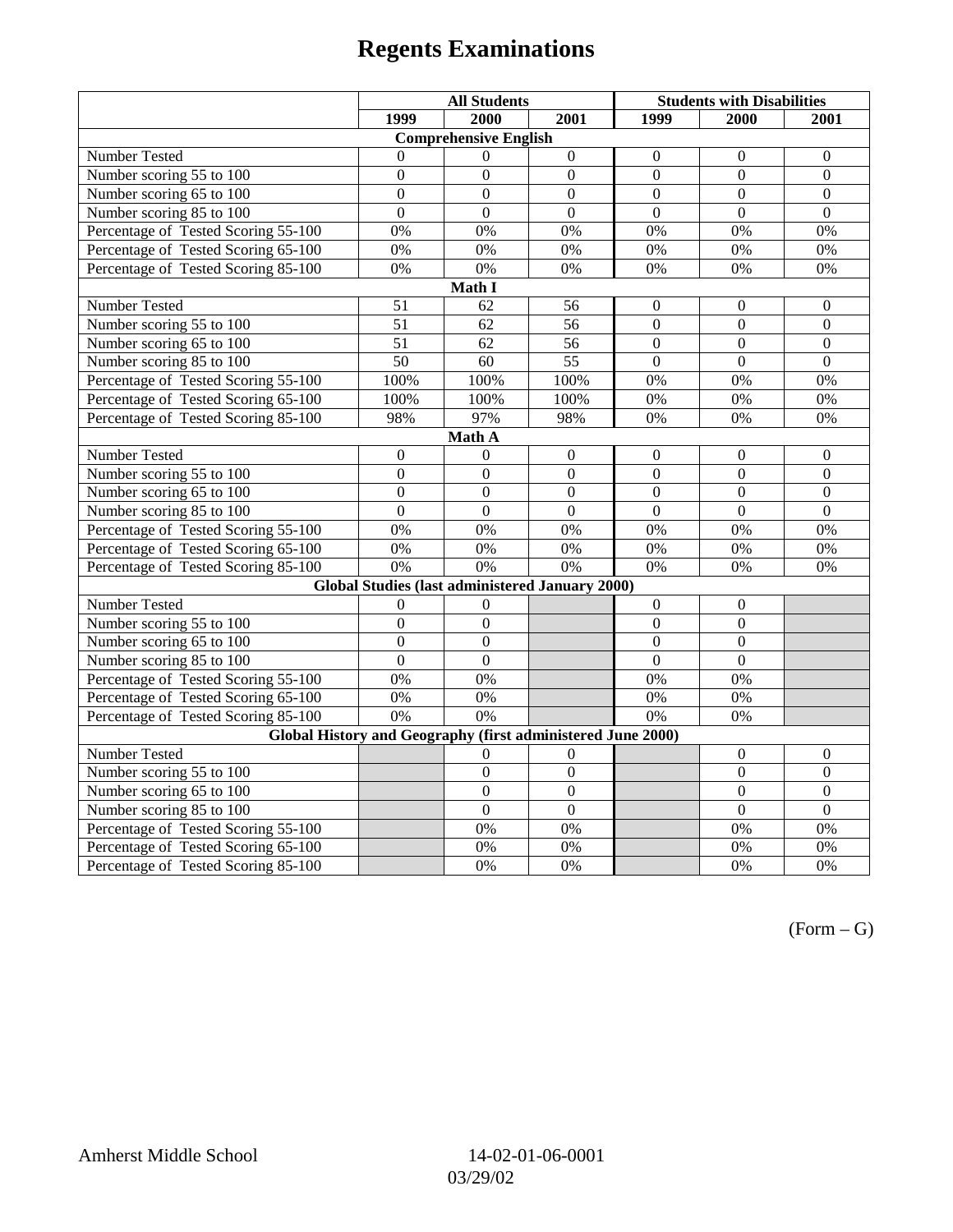## **Average Grade Enrollment**

### **All Students**

| Year | Grade 9<br><b>Enrollment</b><br>(June) | Grade 10<br><b>Enrollment</b><br>(June) | Grade 11<br><b>Enrollment</b><br>(June) | Grade 12<br><b>Enrollment</b><br>(June) | $AGE^*$ |
|------|----------------------------------------|-----------------------------------------|-----------------------------------------|-----------------------------------------|---------|
| 1999 |                                        |                                         |                                         |                                         | 229     |
| 2000 |                                        |                                         |                                         |                                         | 249     |
| 2001 |                                        |                                         |                                         |                                         | 259     |

\* In schools with no grade 9 - 12 enrollment, AGE is the grade 8 enrollment

#### **Students with Disabilities**

| Year | Grade 9<br><b>Enrollment</b><br>(June) | Grade 10<br><b>Enrollment</b><br>(June) | Grade 11<br><b>Enrollment</b><br>(June) | Grade 12<br><b>Enrollment</b><br>(June) | $AGE^*$ |
|------|----------------------------------------|-----------------------------------------|-----------------------------------------|-----------------------------------------|---------|
| 1999 |                                        |                                         |                                         |                                         | 23      |
| 2000 |                                        |                                         |                                         |                                         | 32      |
| 2001 |                                        |                                         |                                         |                                         | 30      |

\* In schools with no grade 9 - 12 enrollment, AGE is the grade 8 enrollment

(Form – I)